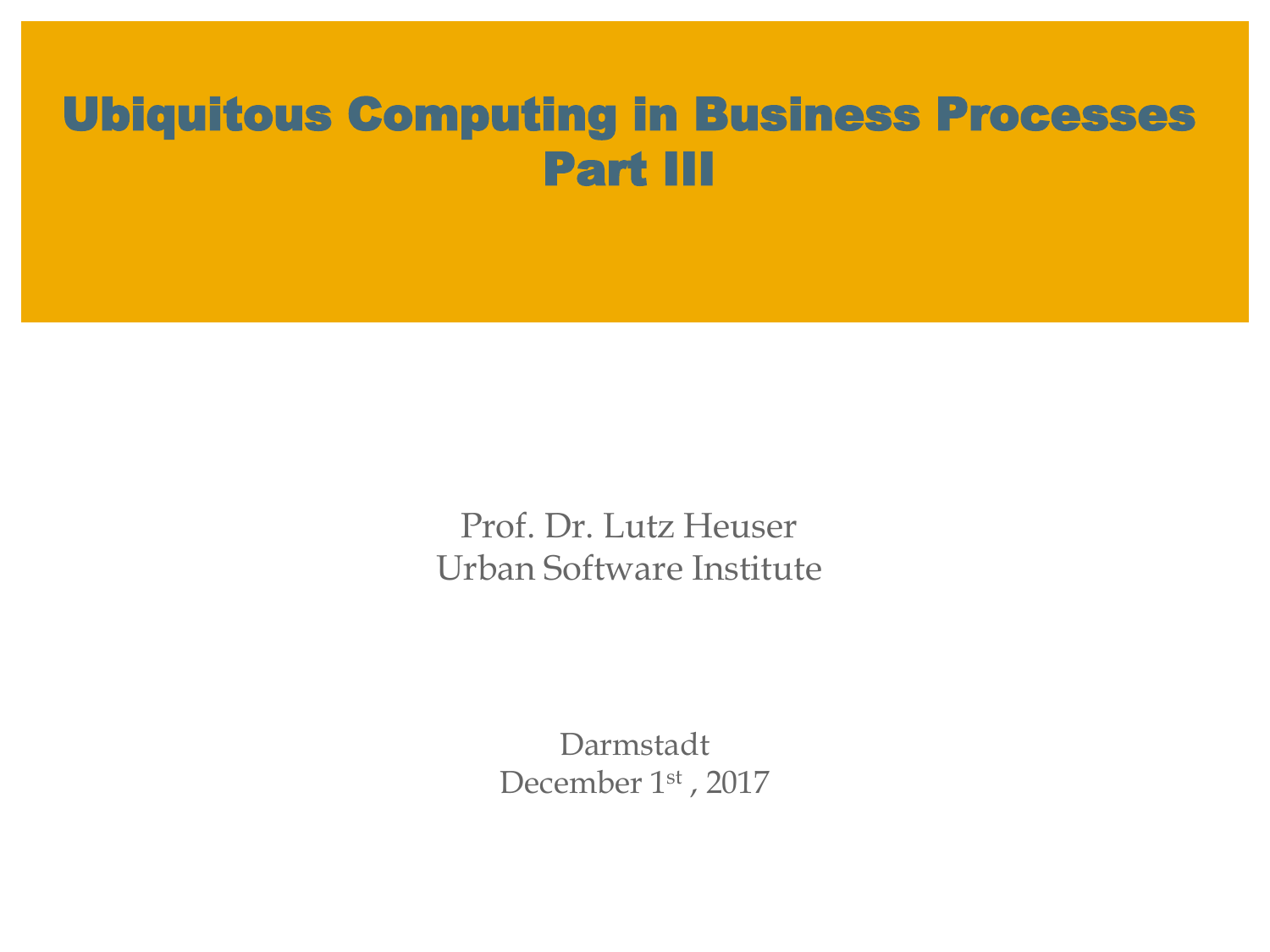# **Outline**

**1. Recap**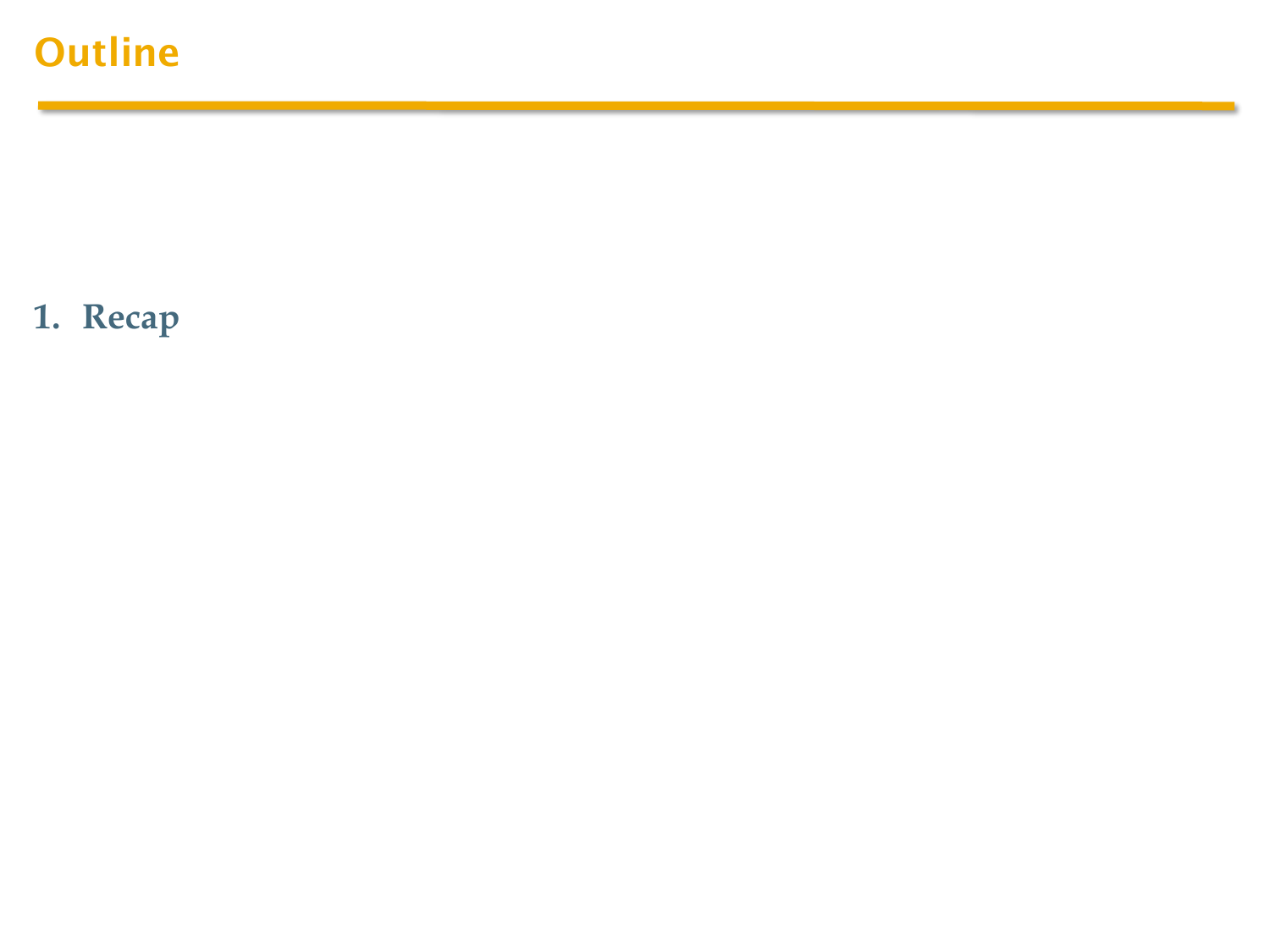## The Supply Chain - A complex puzzle!

Where is my product?<br>
How can my supply chain

#### How will my partners gain visibility?

Am I compliant to regulations?

Why is there a delay?

When will my shipment arrive?

What is causing the bottleneck?

improve?

How can I prove delivery to customer?

How can I manage recall and returns?

Is the product genuine?

How can I track my assets?

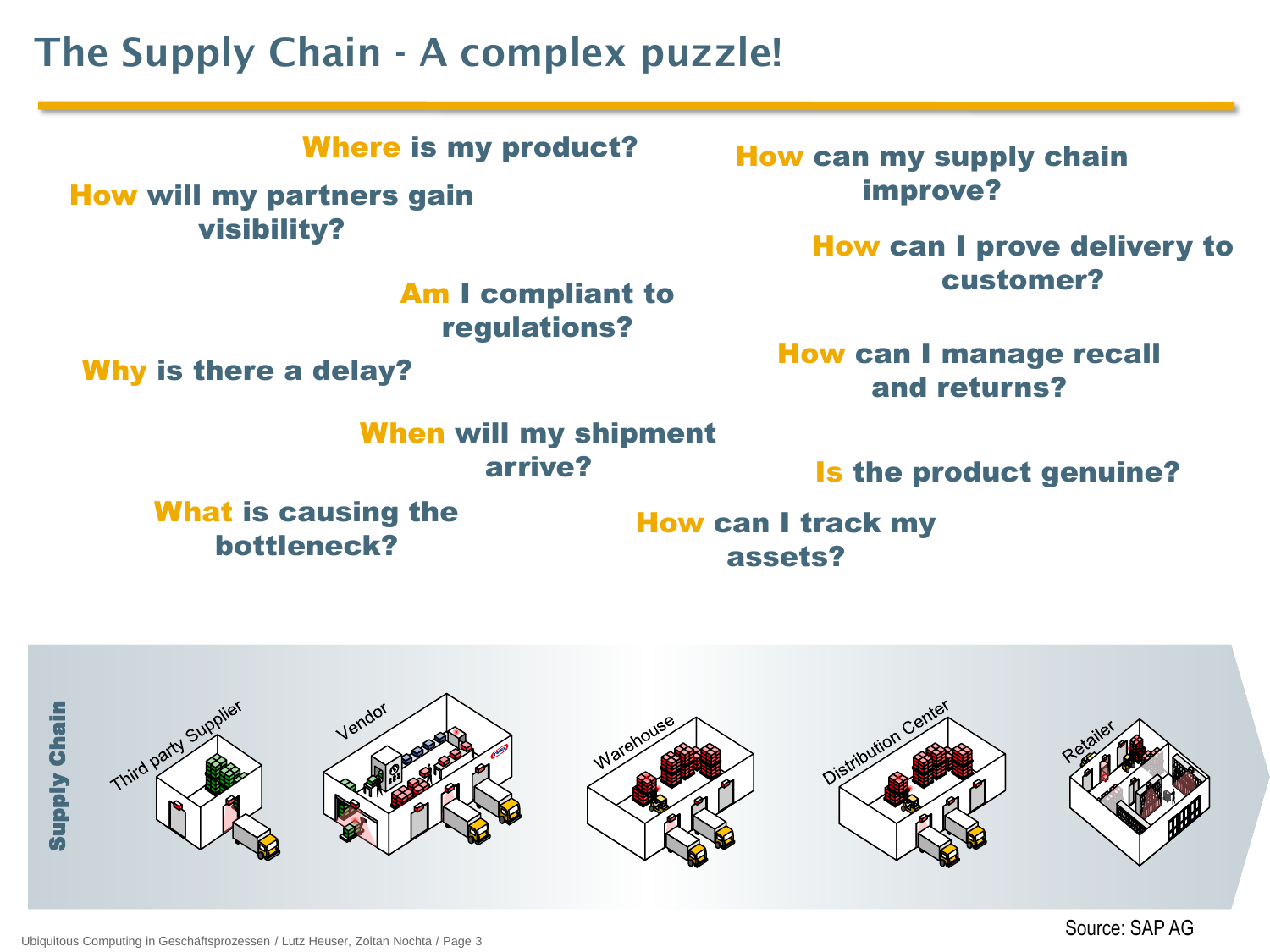# RFID in Order Fulfillment Process



Ubiquitous Computing in Geschäftsprozessen / Lutz Heuser, Zoltan Nochta / Page 4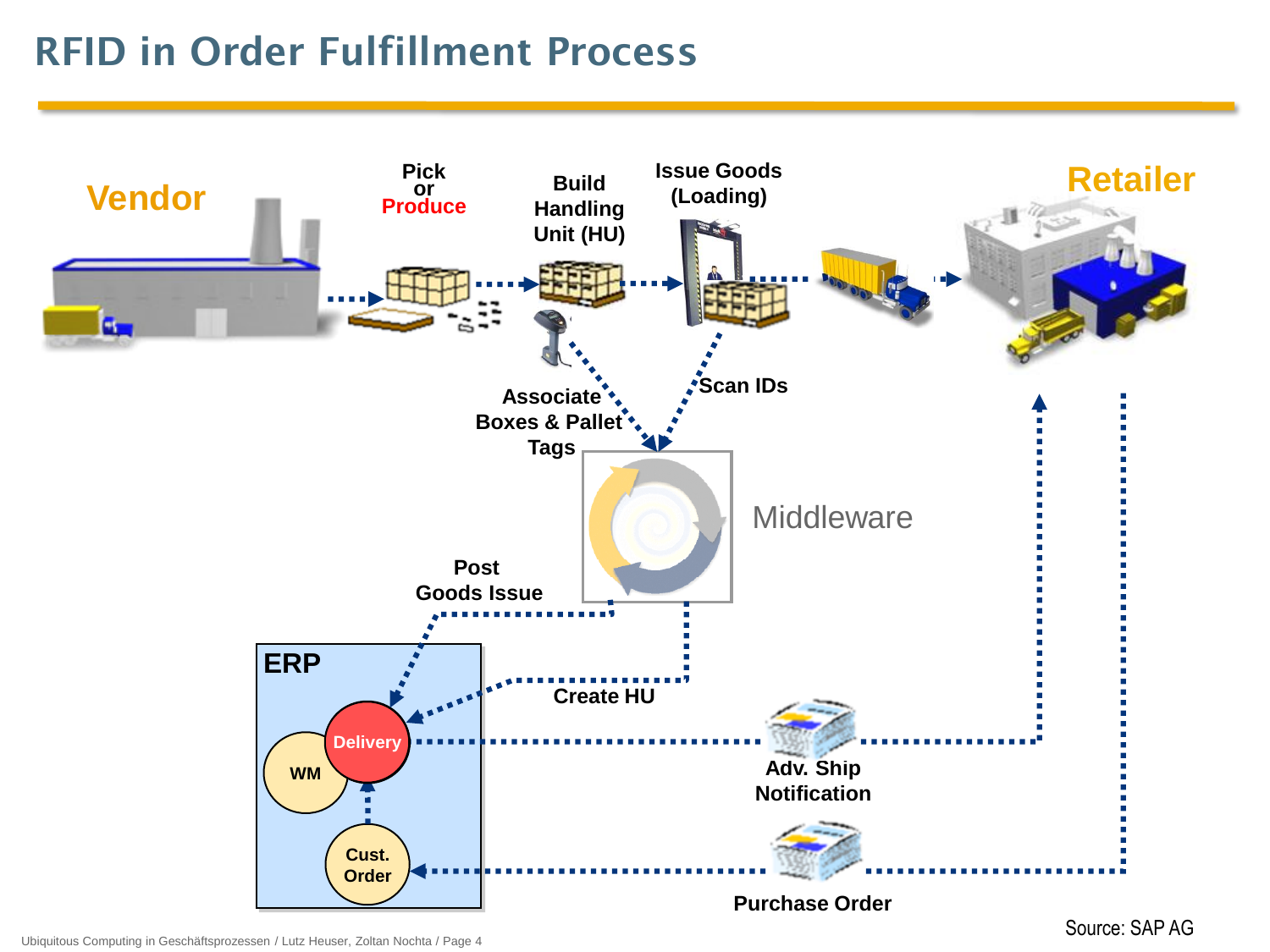# Let's have a look into the Factory! RFID in Discrete Manufacturing Process



Ubiquitous Computing in Geschäftsprozessen / Lutz Heuser, Zoltan Nochta / Page 5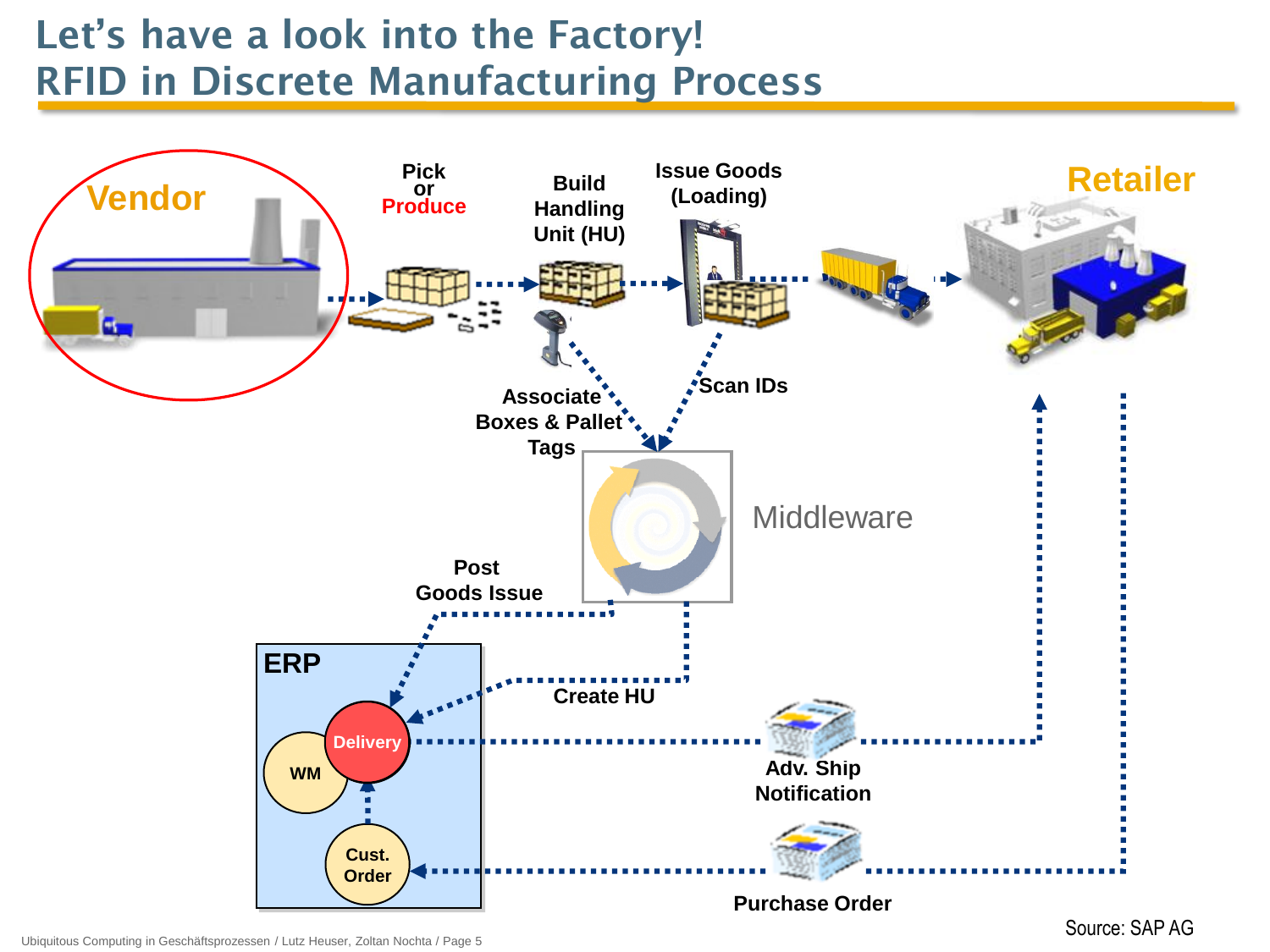## RFID in Goods Receipt Process

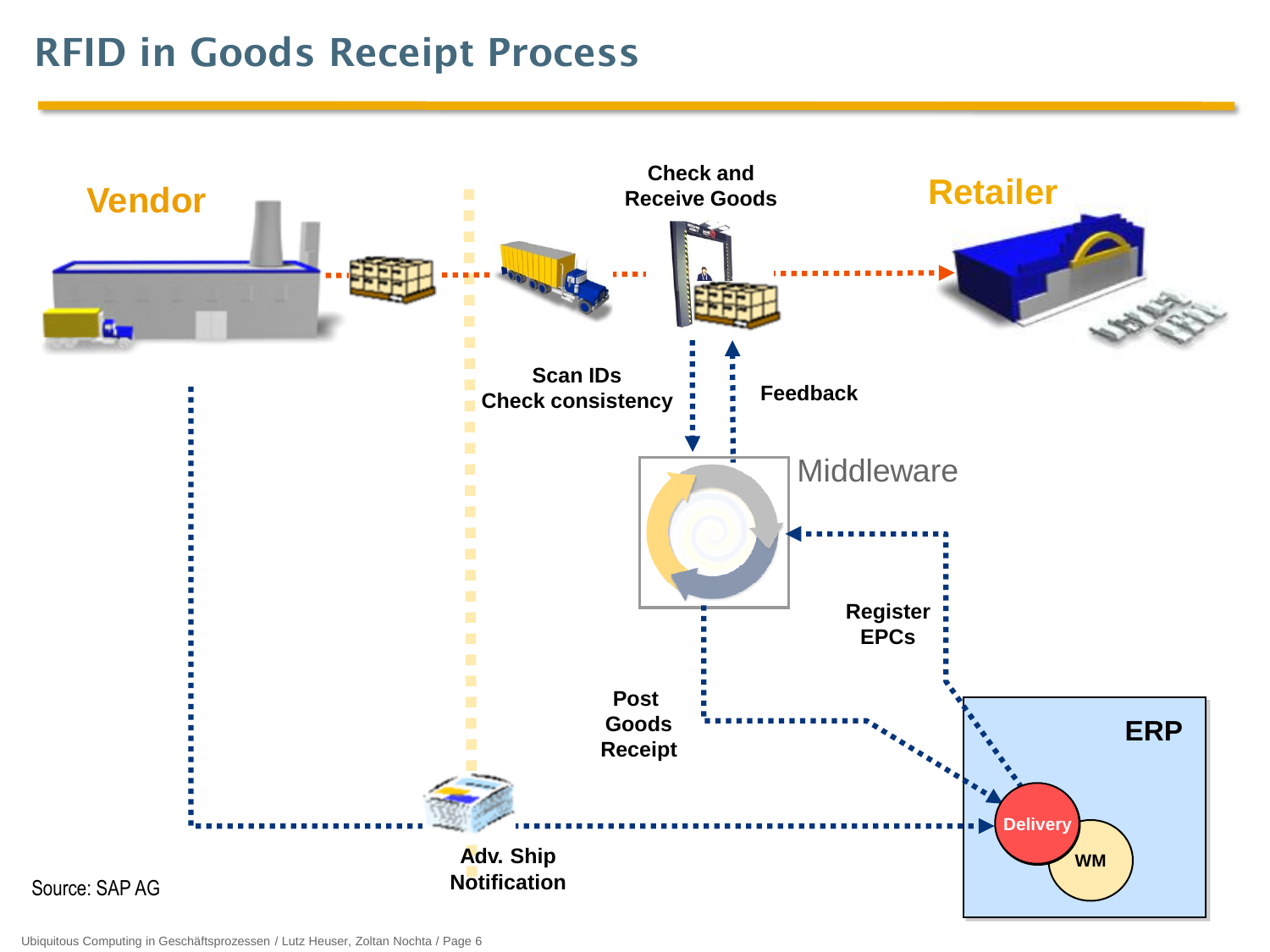### **2. RFID Information Exchange between Enterprises in Supply Chains**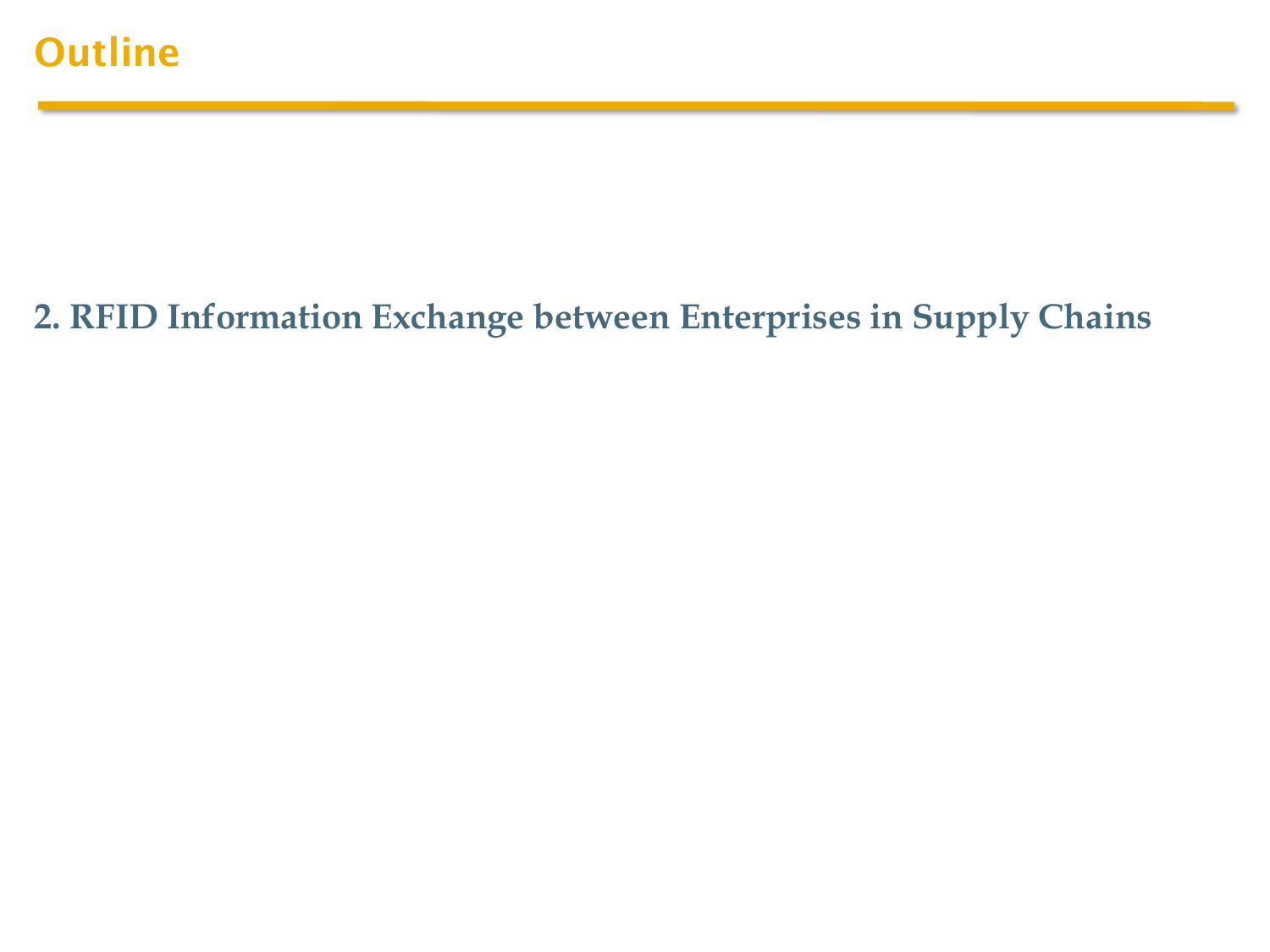# RFID in Supply Chains: The Need for Standardization

- In order to ensure **supply chain visibility**, the exchange of data between companies along the entire supply chain is required
- Inter-company business processes can profit from RFID as an **automated** identification and data collection technology
- In order to leverage the full potential of RFID, **standardization at multiple** levels is required. Most importantly:
	- RFID tag data: syntax and semantics
	- Communication btw. tags and readers: hardware characteristics
	- RFID related data exchange: interfaces and data formats

**GS1/EPCglobal** is one out of many organizations that drive the standardization of RFID and the underlying data management infrastructure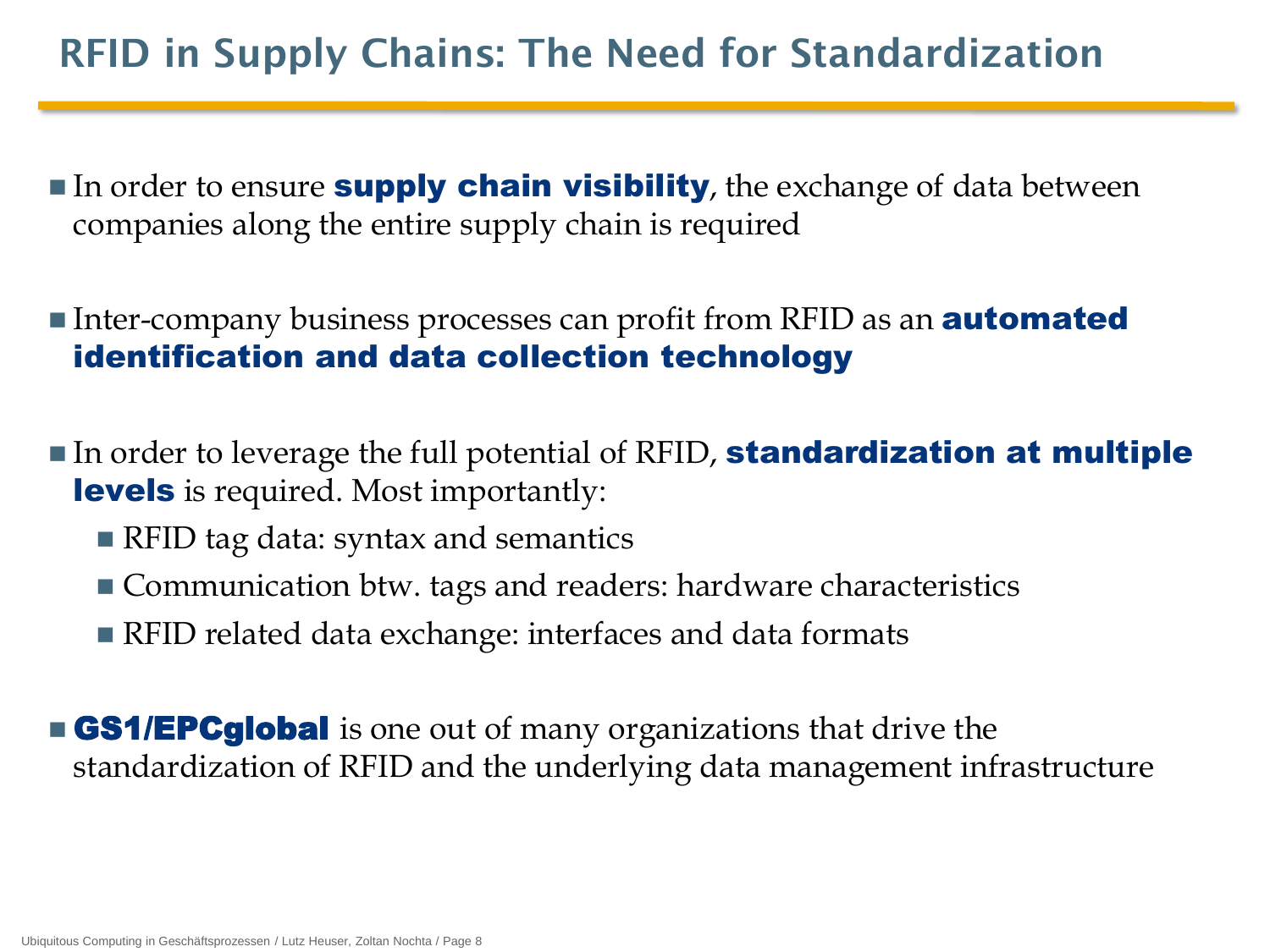### The 'Internet of Things' - EPCglobal Network Architecture



Source: EPCglobal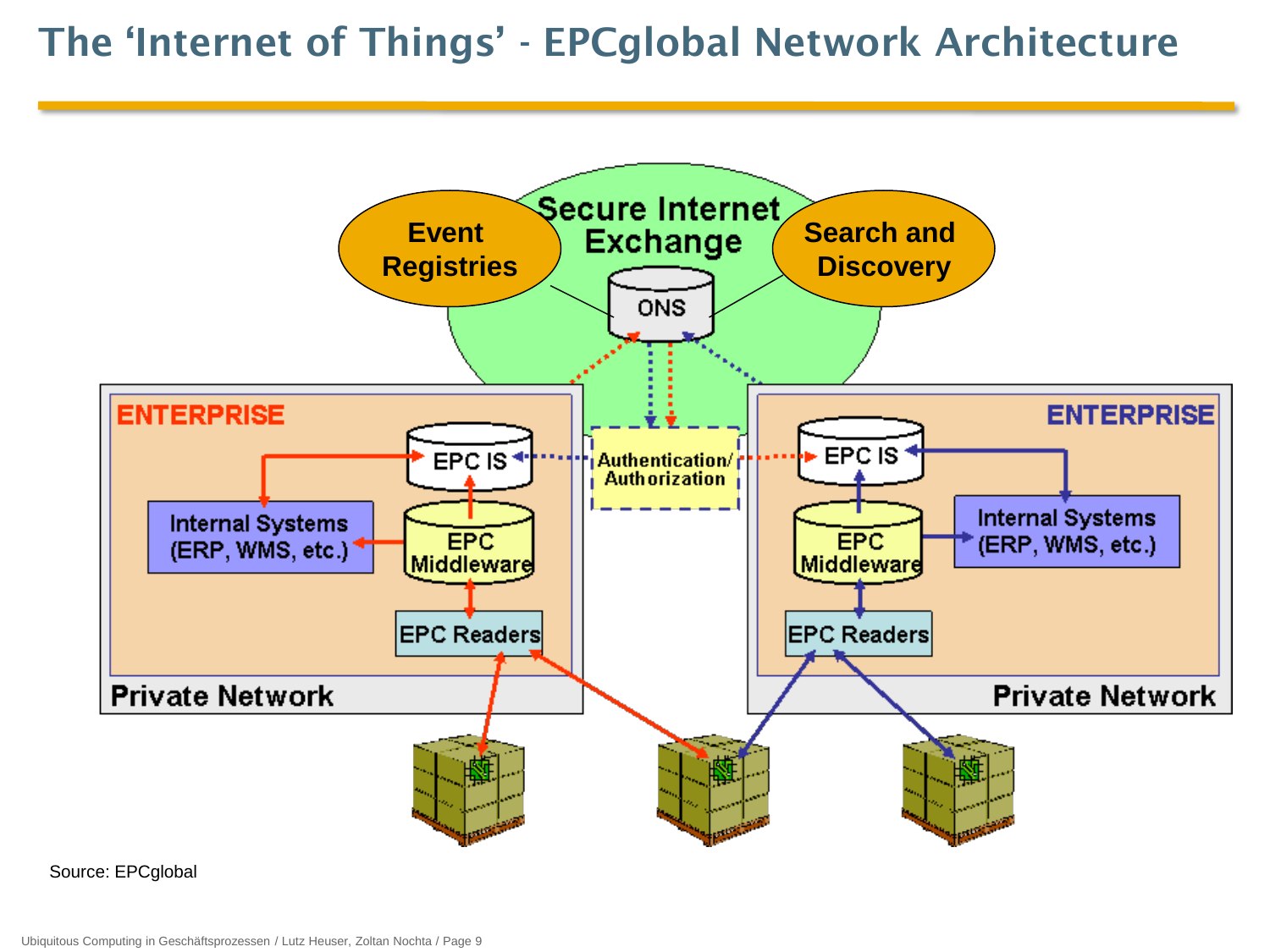### EPCglobal Network & Standards Overview

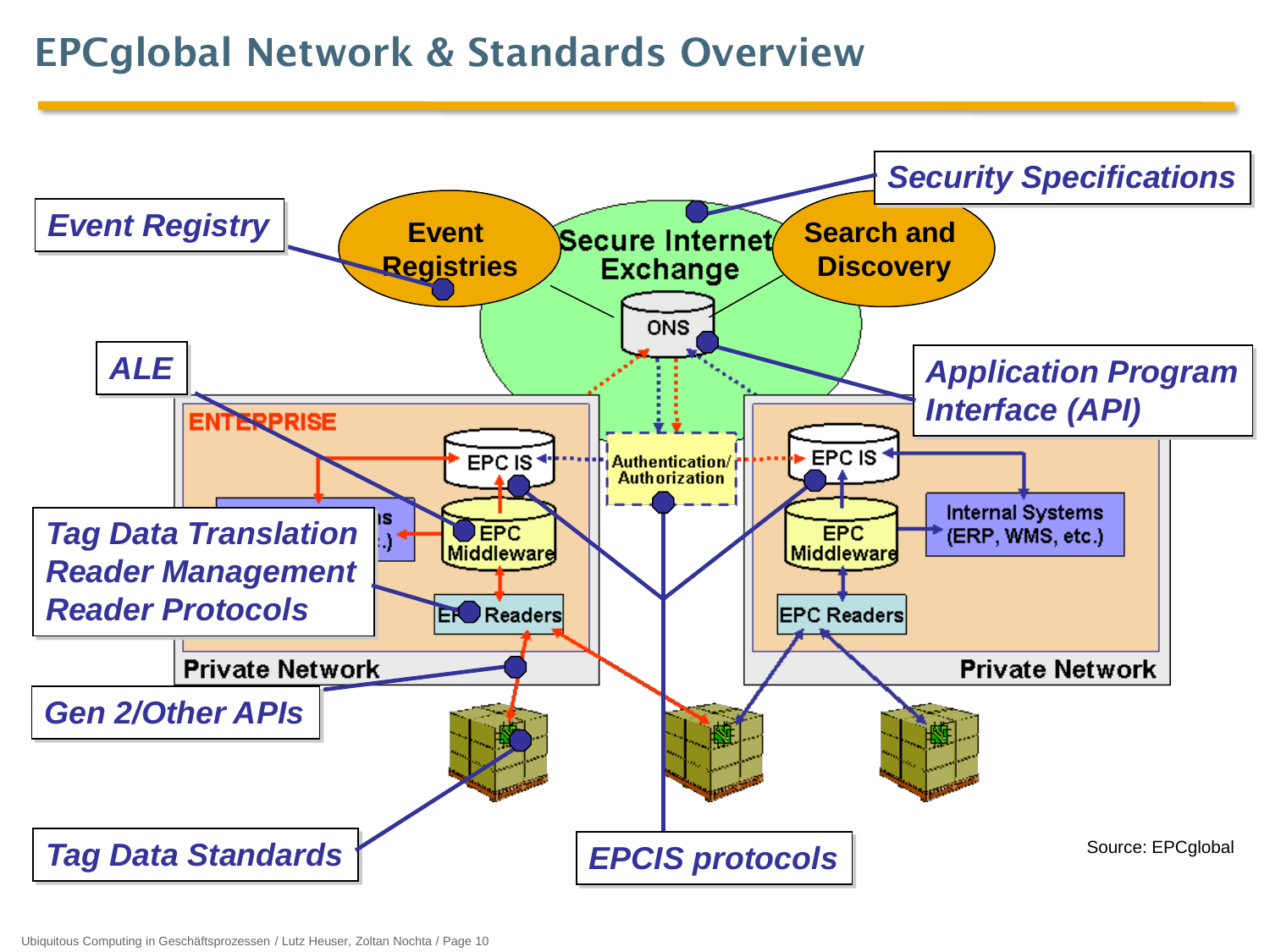# EPCglobal Network Standards' Scope

| <b>Tag Data Standards</b>               | Encoding EPC tags information based on various<br>numbering system standards        |  |  |
|-----------------------------------------|-------------------------------------------------------------------------------------|--|--|
| <b>UHF Gen2 Air Interface Protocol</b>  | Reader – Tag communication                                                          |  |  |
| <b>Reader Protocol</b>                  | Reader – Middleware / applications communication                                    |  |  |
| <b>Reader Management</b>                | Multiple EPC reader environment management                                          |  |  |
| <b>Tag Data Translation</b>             | Converting tag data standards to Internet<br>compatible formats (at reader level)   |  |  |
| <b>Application Level Eventing (ALE)</b> | Multiple EPC handling seen by multiple readers<br>based on filtering criteria/rules |  |  |
| <b>Object Naming Service (ONS)</b>      | Find information source to given EPC                                                |  |  |
| <b>EPCIS Protocols</b>                  | Storage and retrieval of information about EPC                                      |  |  |
| <b>Security Specification</b>           | Secure EPC information handling and exchange                                        |  |  |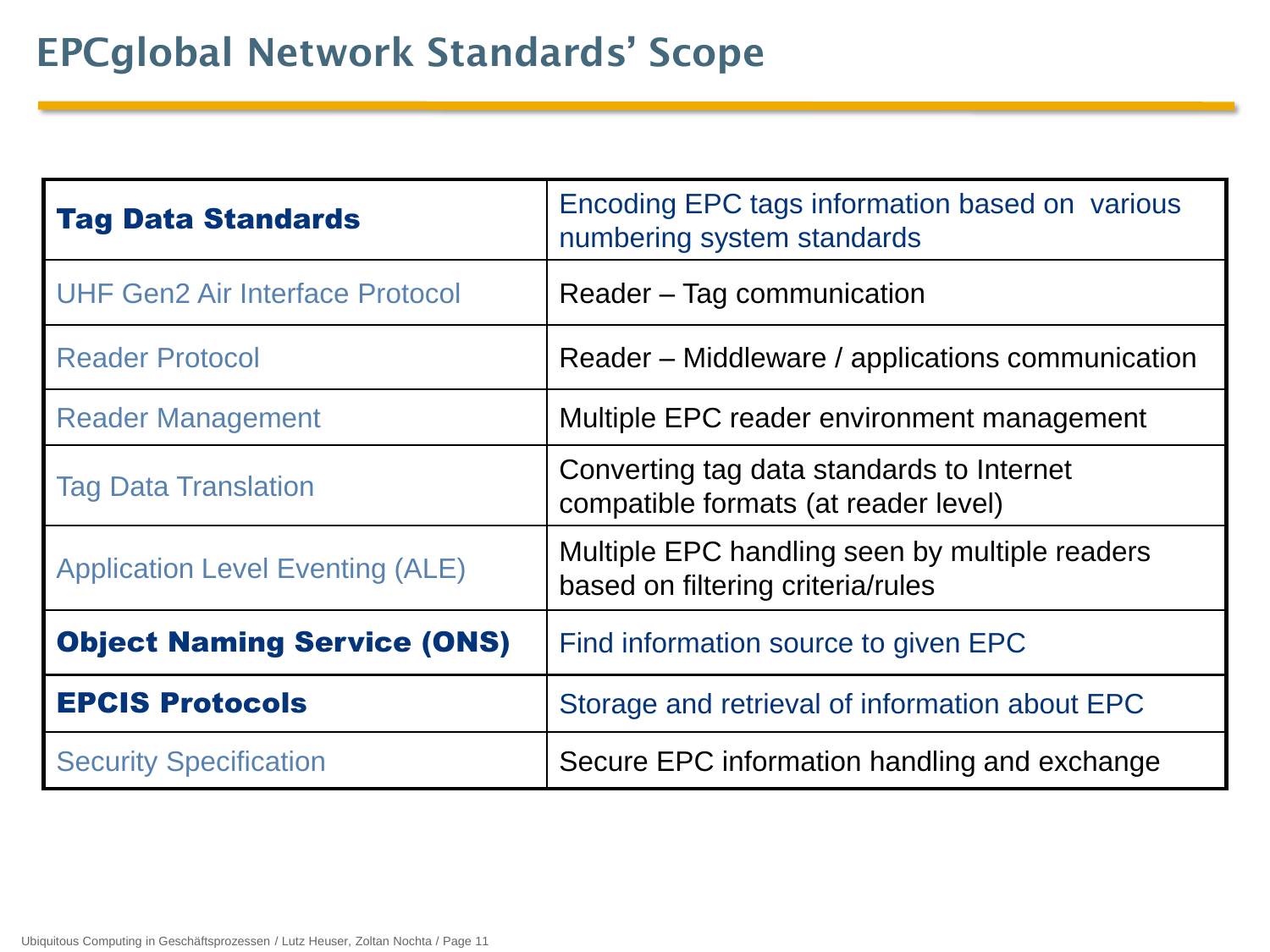### Main goal: Migration of existing serialized and non-serialized numbering schemas for RFID-enabled applications

- EAN.UCC standards define numbering schemas for different application cases
	- EAN: European Article Number (a.k.a. International Article Number, IAN)
	- UCC: Uniform Code Council

### Global Trade Item Number (GTIN)

- Identifier for any kind of products or services, incl. books (ISBN is a GTIN variant)
- $\blacksquare$  Item level enhancement: SGTIN

### ■ Serial Shipping Container Code (SSCC)

■ Identifier for packaging units, such as boxes or pallets, rather than contained products

### Global Location Number (GLN)

- $\blacksquare$  Identifier for functional and physical entities participating in processes
	- Functional entity: company name, head quarters address, comp. division name, etc.
	- Physical entity: warehouse loading dock, building, room, retail shop, etc.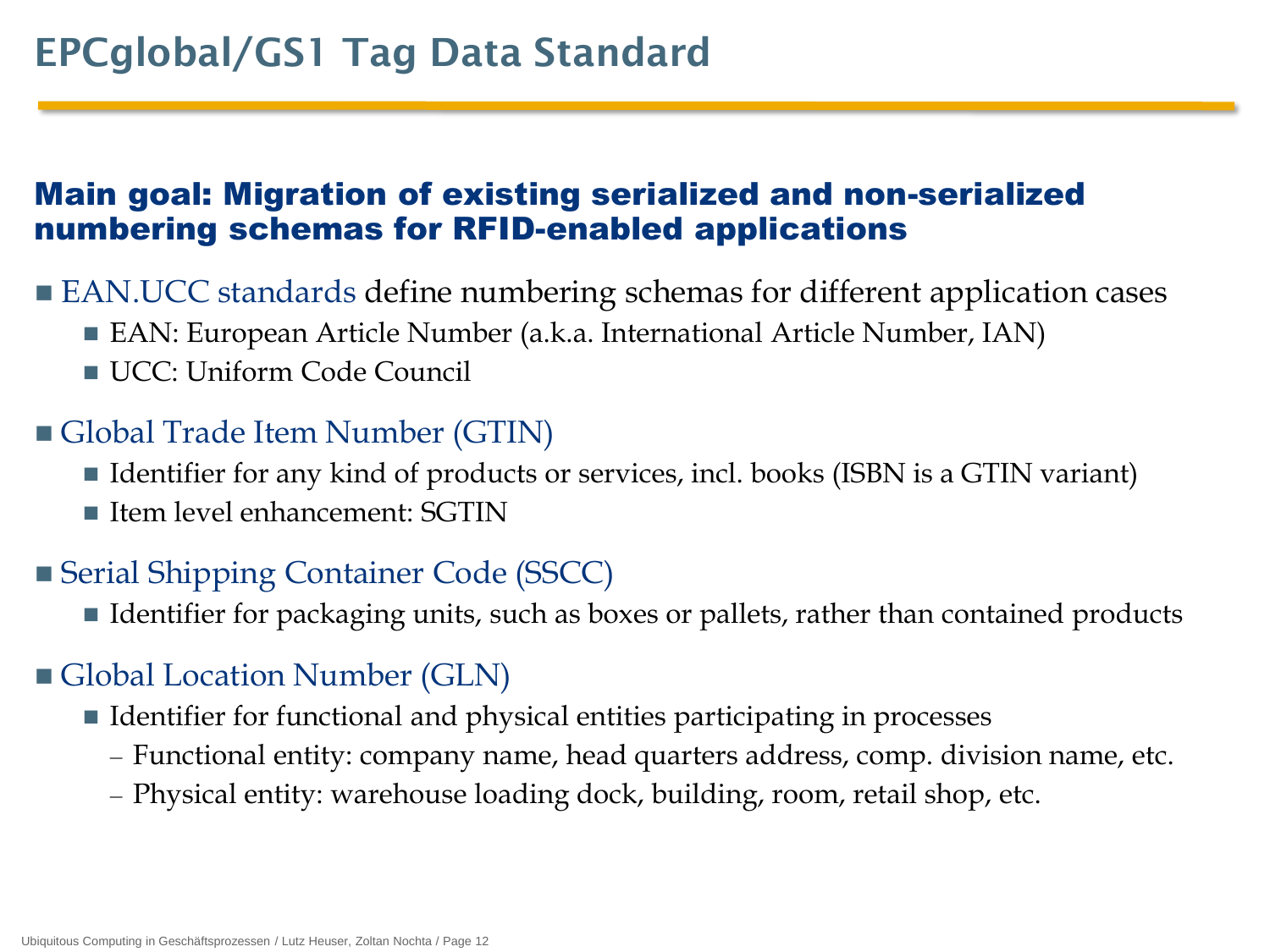■ 96 bit General Identifier (GID-96) without specific EAN.UCC semantics:



**EPC Manager:** Uniquely identifies the EPC issuing company, typically the manufacturer of the tagged product in question

**Product/Object Class:** Uniquely identifies the product type, a.k.a. "Stock" Keeping Unit" (SKU)

Serial Number: Unique identifier of the given item of type *Product Class*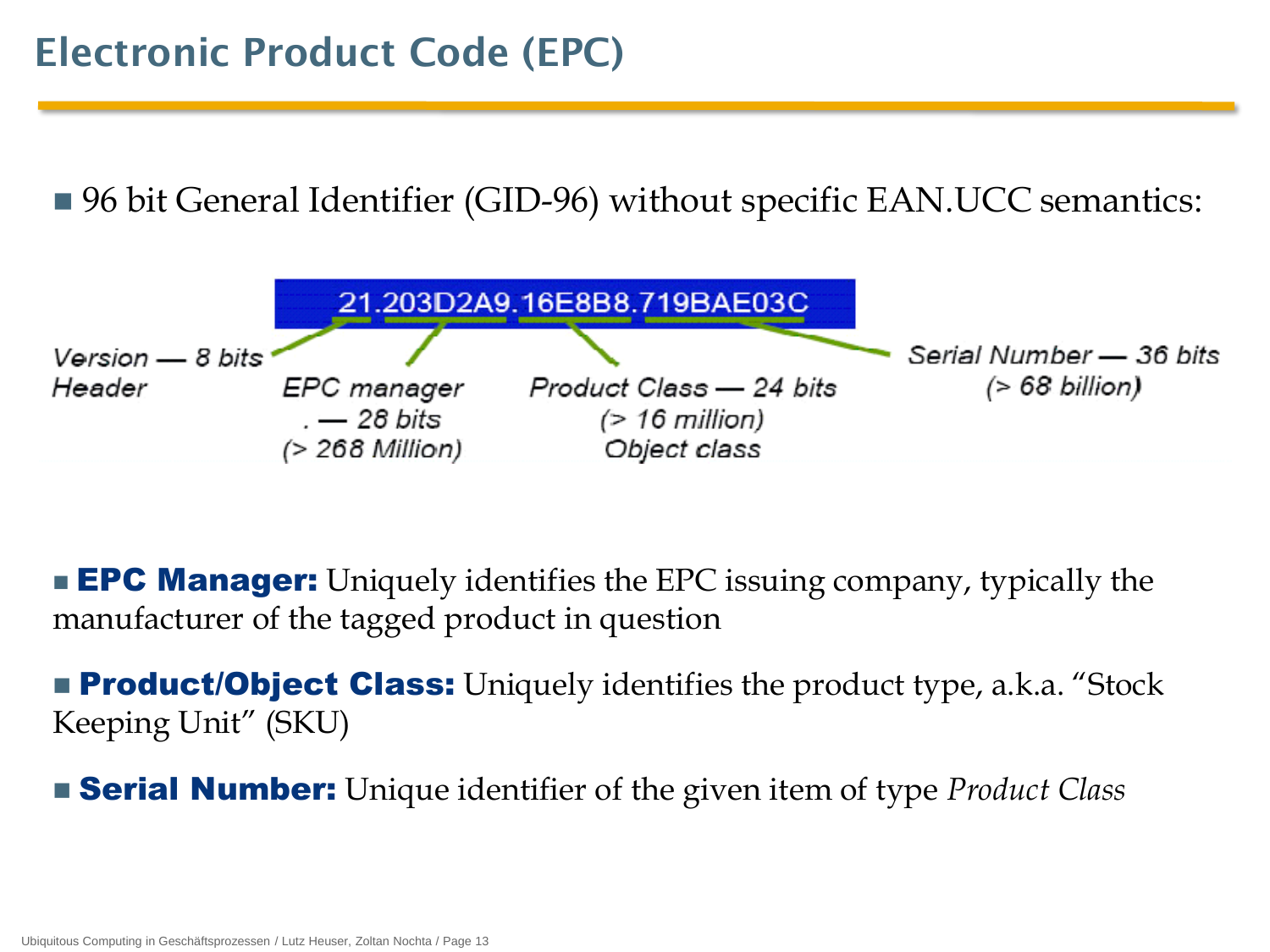■ 96 bit EPC with SGTIN specific semantics:

| Header   | Filter Value   Partition | Company<br>Prefix | Item<br>Reference   Number | Serial |
|----------|--------------------------|-------------------|----------------------------|--------|
| 00110000 |                          | $20 - 40$         | $24 - 4$                   | 38     |

- Filter Value: Allows fast definition of, e.g.
	- Retail Consumer Trade Item
	- Standard Trade Item Grouping
- Partition: Indicates length of both Company Prefix and Item Reference fields
	- $\blacksquare$  In total 44 bits
- Item Reference: Unique identifier of product type (SKU)
- Serial Number: Unique identifier of the given item of type *Item Reference*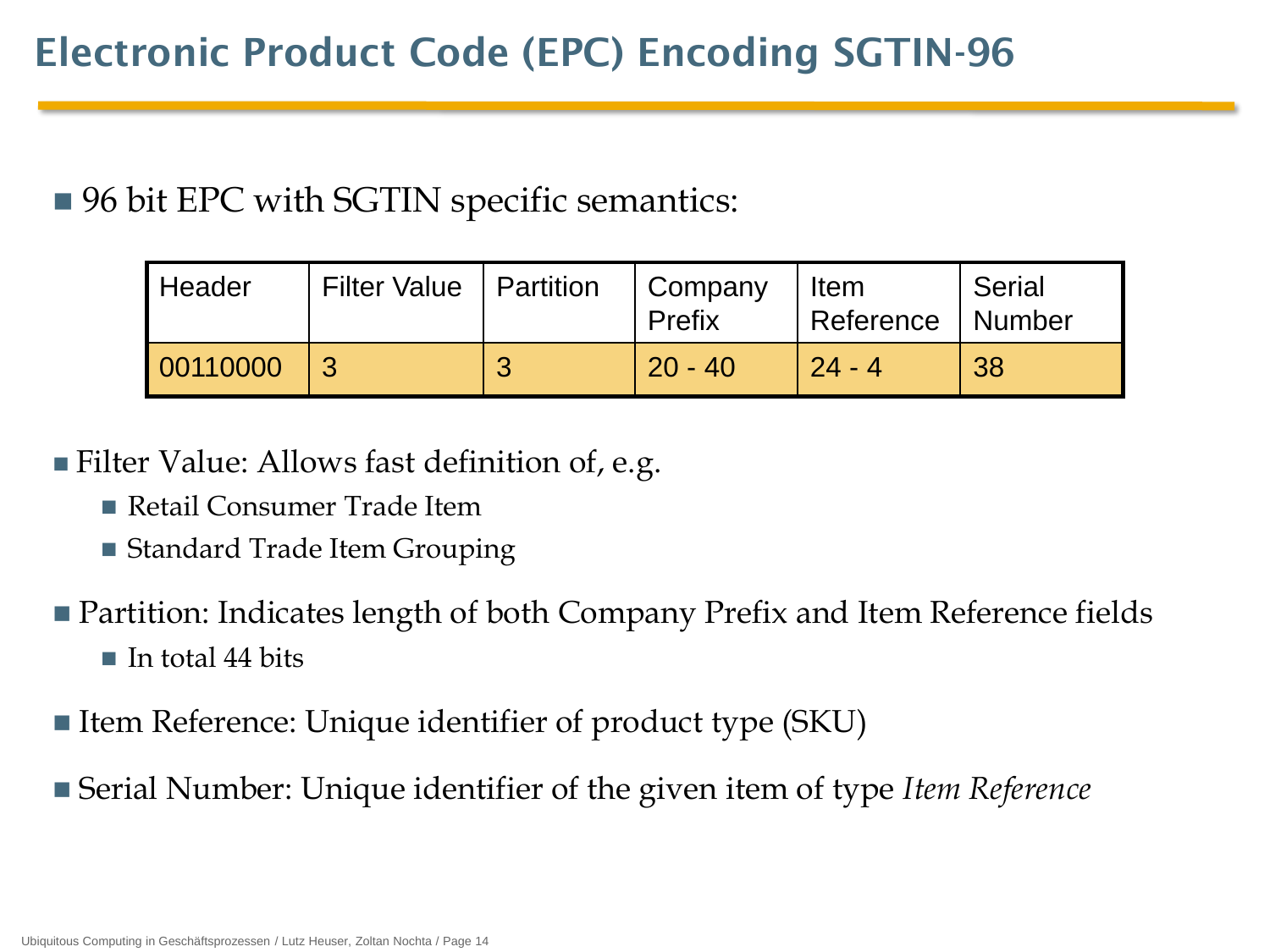## EPCglobal Network Architecture

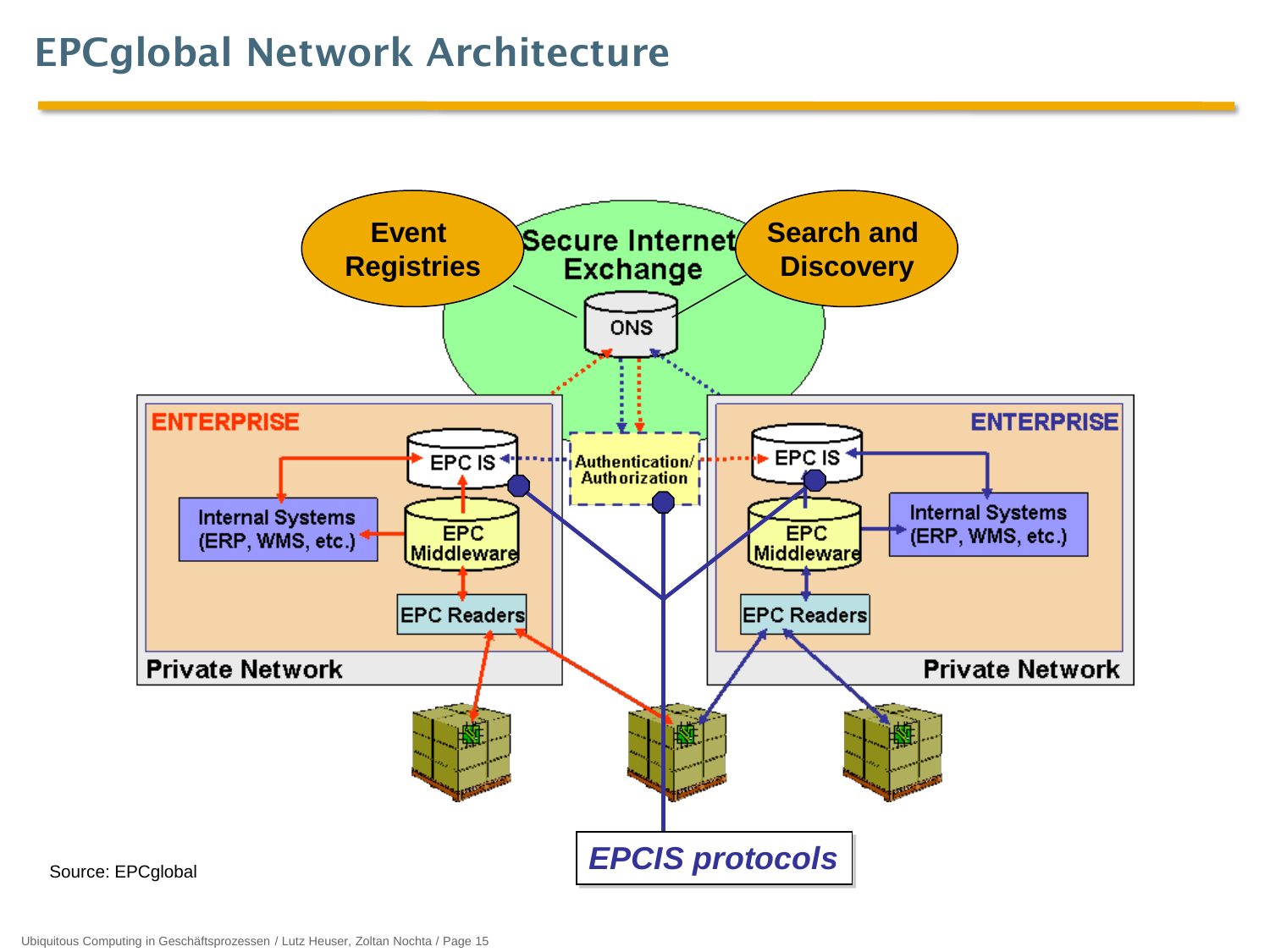### Goal: Provide data sharing between companies based on EPC

EPCIS standard specifies service interfaces to

- capture and query EPC-related data in an interoperable way
- $\blacksquare$  it does not specify how to manage and use EPC data

EPCIS offers interfaces to a EPCIS Repository

### EPCIS Repositories store

**historical event data with business relevance, e.g.** 

"The pallet with EPC E containing the list L of EPC has left the warehouse W at location L on date D."

Business applications generate, maintain and utilize EPCIS data, e.g.:

- when sending a shipping notification or goods receipt
- when items of a production batch have to be recalled
- when a 'drug pedigree' has to be generated, etc.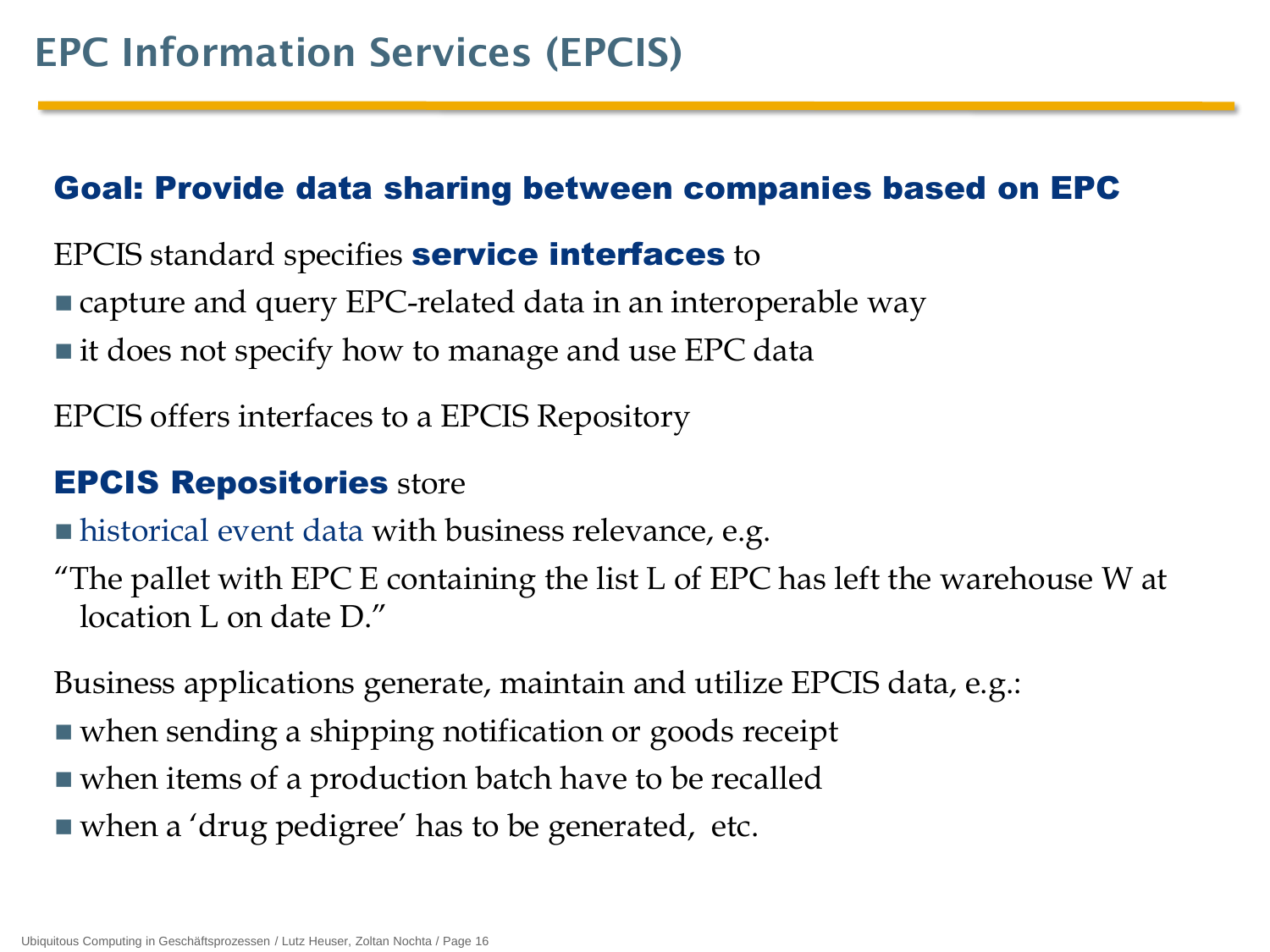## EPCglobal Network Architecture



Source: EPCglobal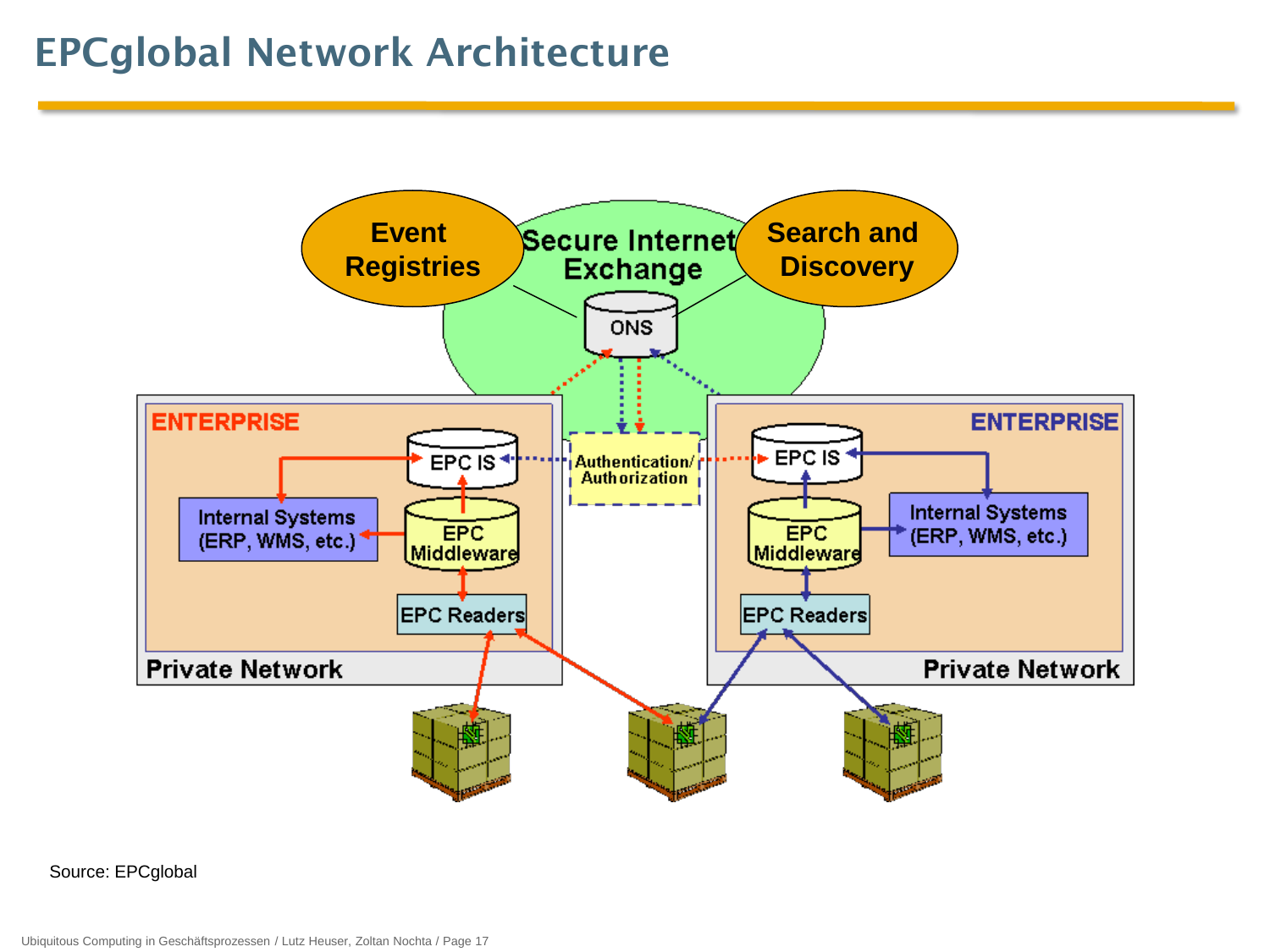### ONS returns Unified Resource Identifiers (URI) to a requested EPC

- ONS supports only GTIN based lookups
- ONS standard does not support item-level information
- URI points to product-level data rather than item-level data
- ONS entirely **relies on DNS** architecture and protocols
- **CONFORM** conforms to existing Internet name services
- utilizes Naming Authority PoinTeR (NAPTR) to return one or more URI on the same host
- Each URI found points to a server containing product level information or services
- product name, manufacturer name, advertisement, ...
- **EPCIS Query Interface to find out more about the tagged product**

### ONS servers do not store product or item specific information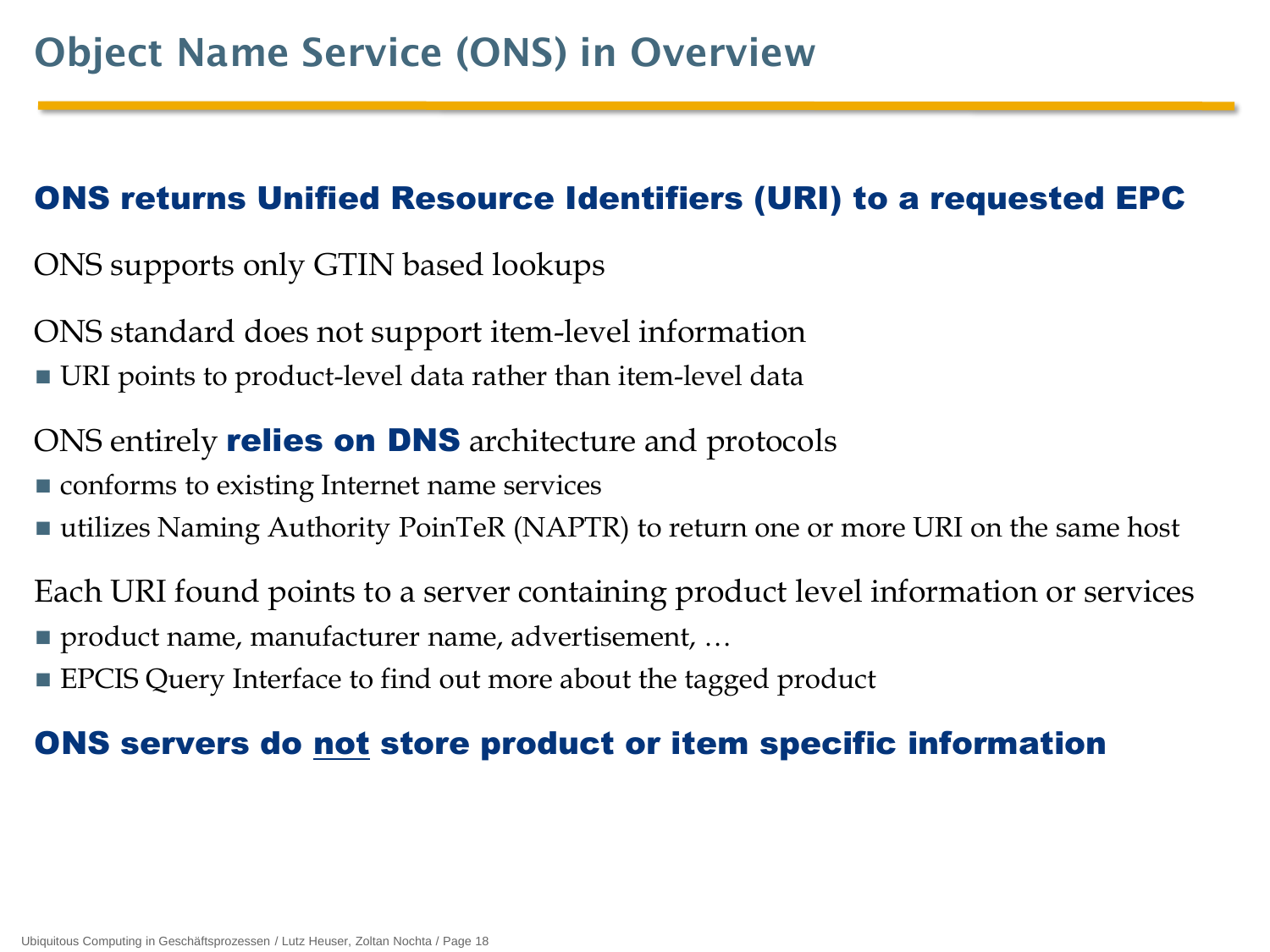## ONS – Distributed Resolution Example

#### **Company Prefix: 0614141, Products by Item Reference: 000024, 000025, etc.**



Source: EPCglobal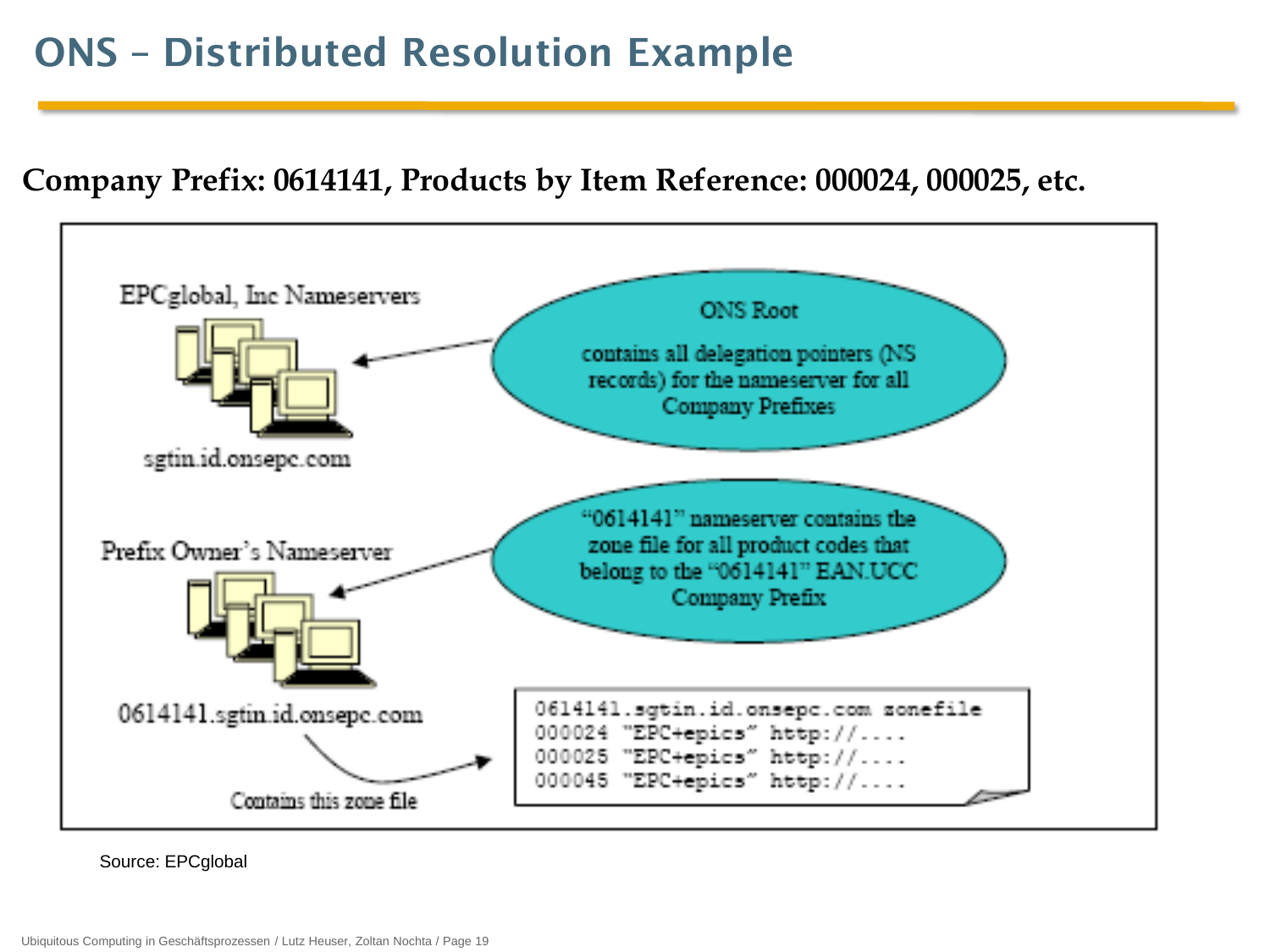## ONS Query Processing Overview



Source: EPCglobal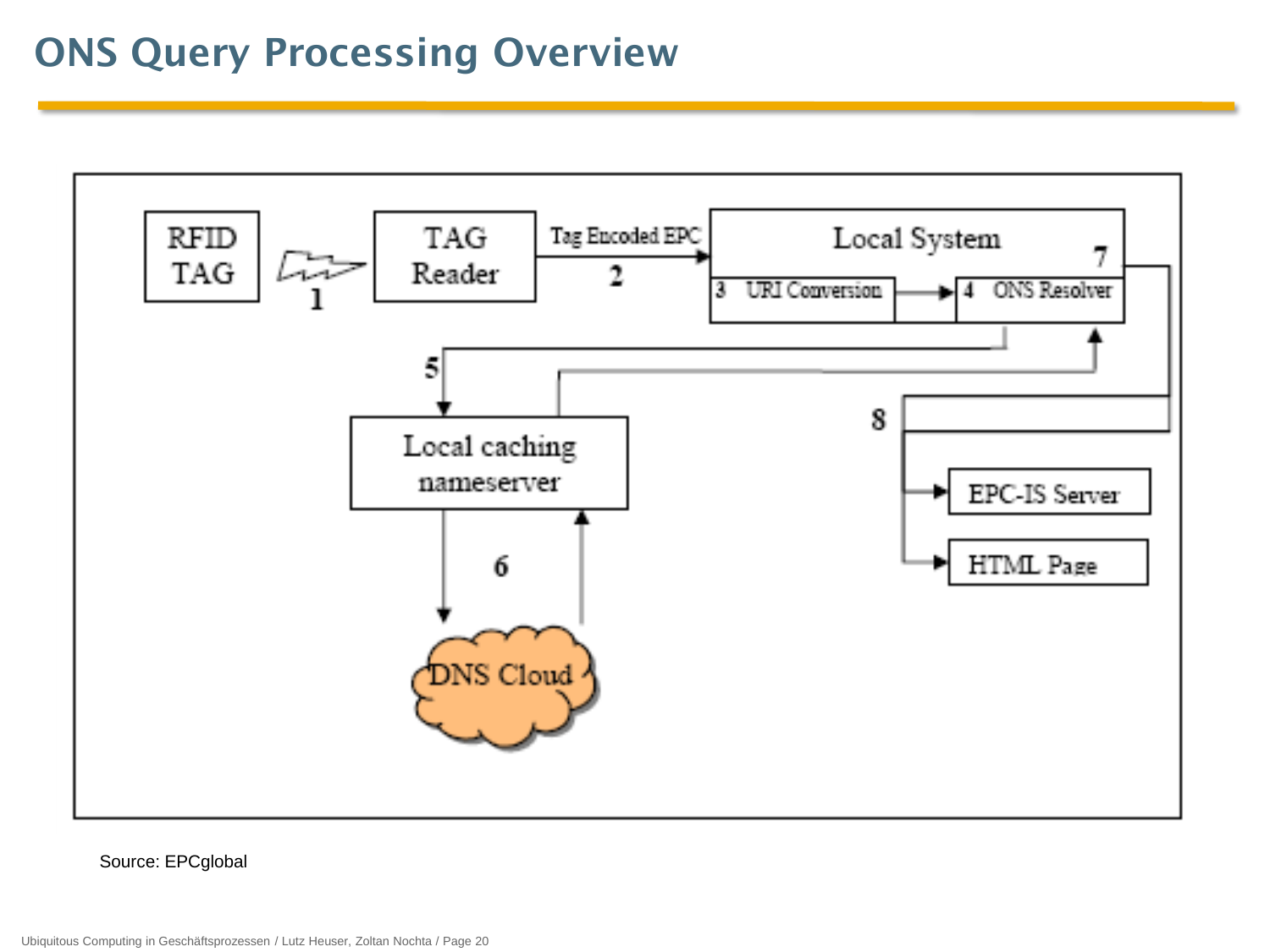**3. RFID in Retail Processes**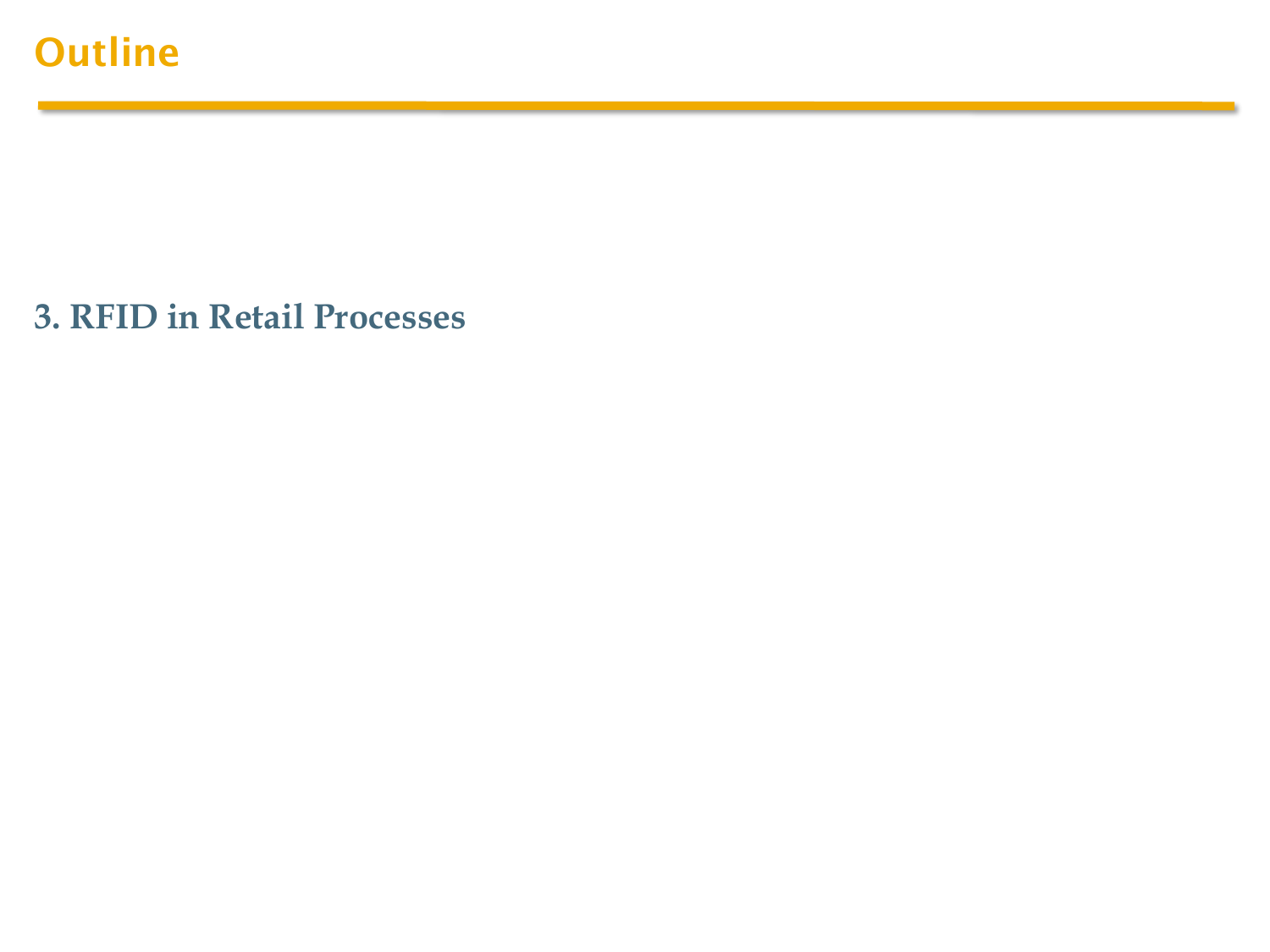# RFID in Retail Processes

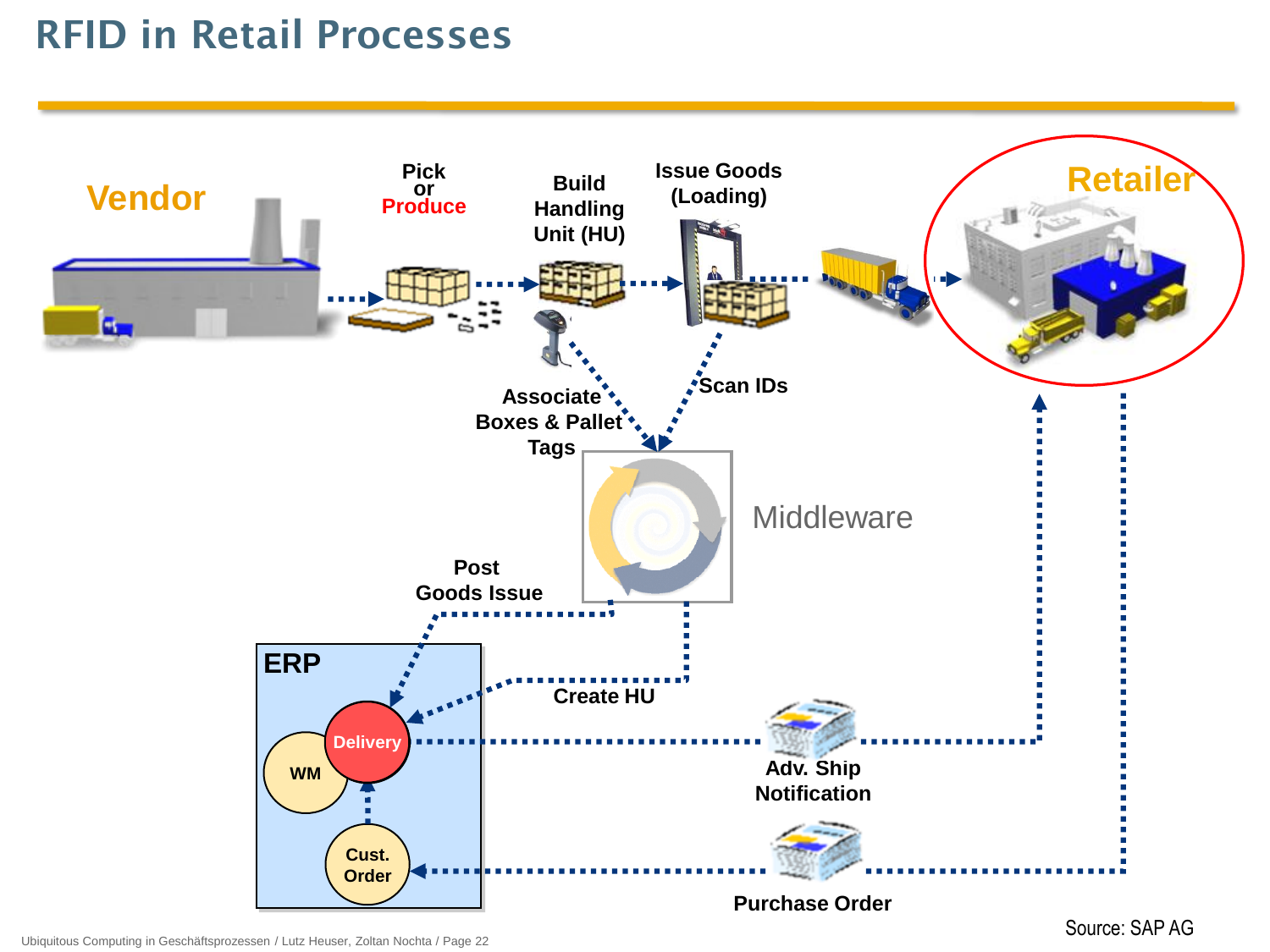## Retail Management: Overview Pain Point Categories



Labor Allocation Inventory Management

Source: PWC Consulting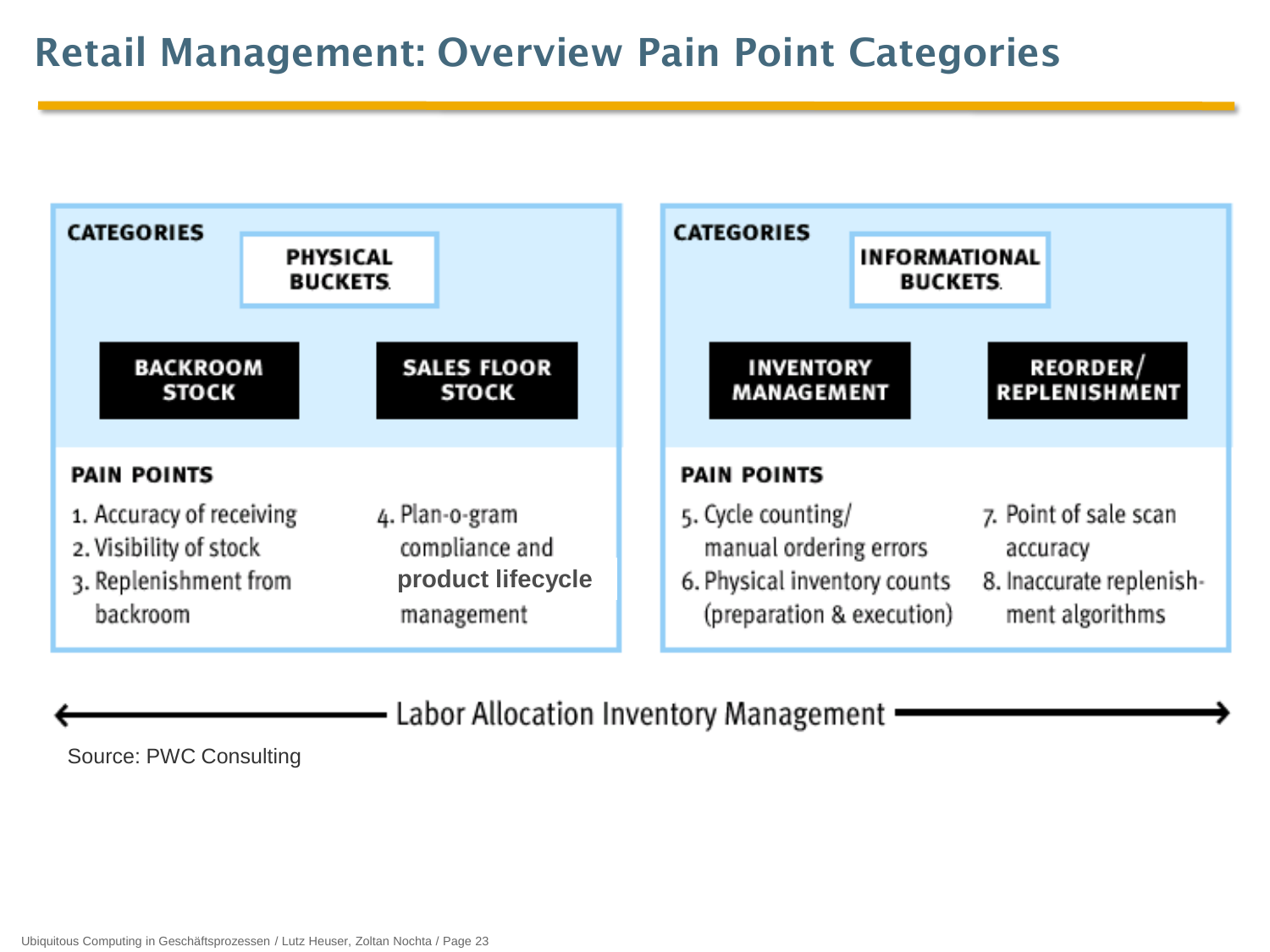## Potential Retail Store Operations supported by RFID

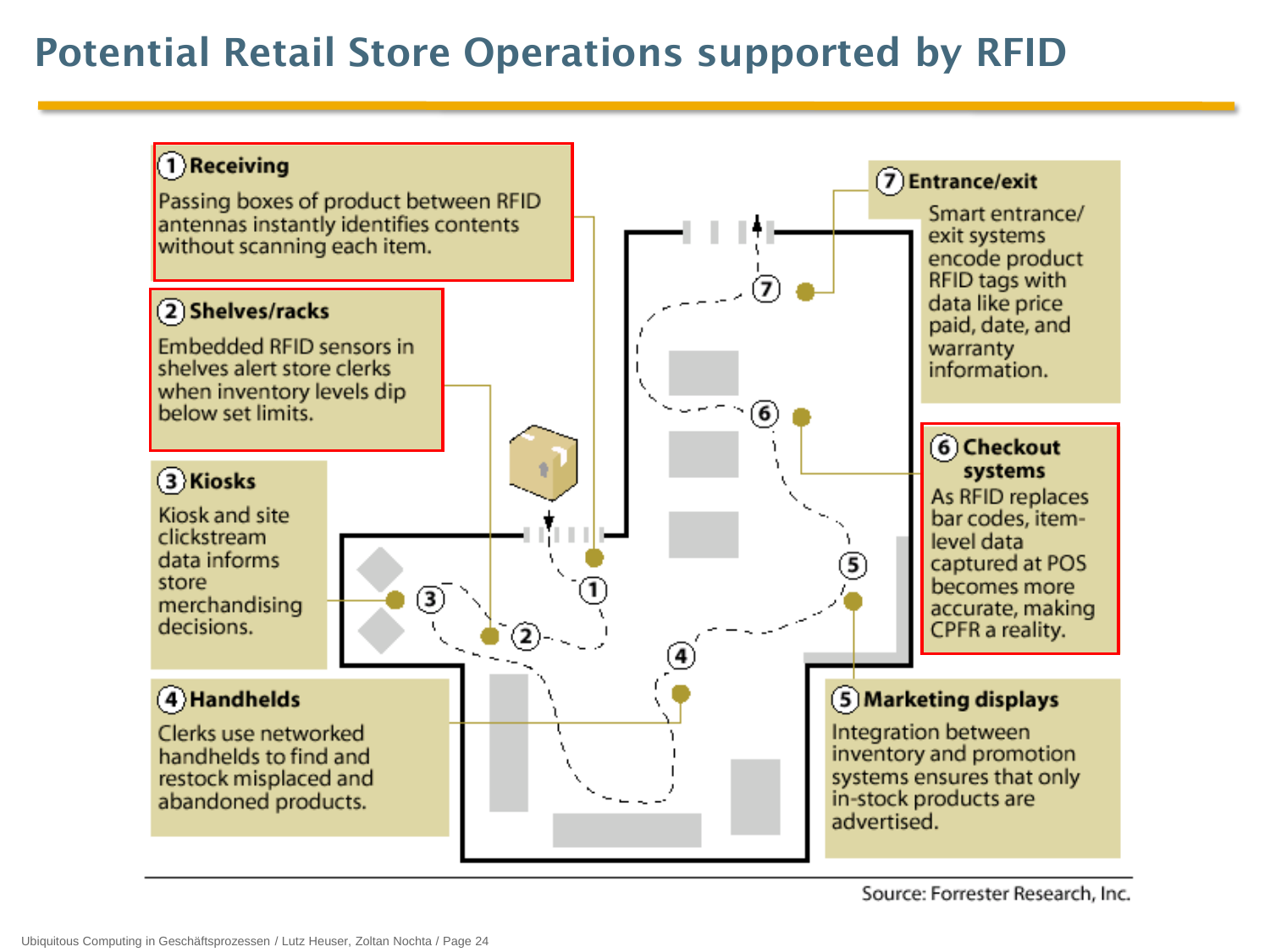# RFID Smart Shelves in Retail Stores: Overview

#### Smart Shelf with RFID technology

- Recognizes position of tagged products
- Sends state of shelf to back-end system

### Back-end System

- Monitors state of shelf
- Recognizes
	- Misplacement
	- Expiration date
	- Out-of-Stock situation
	- **Plan-o-gram compliance**
- **Triggers countermeasures** 
	- Sends orders to vendors
- Sends alerts to store staffs' mobile devices



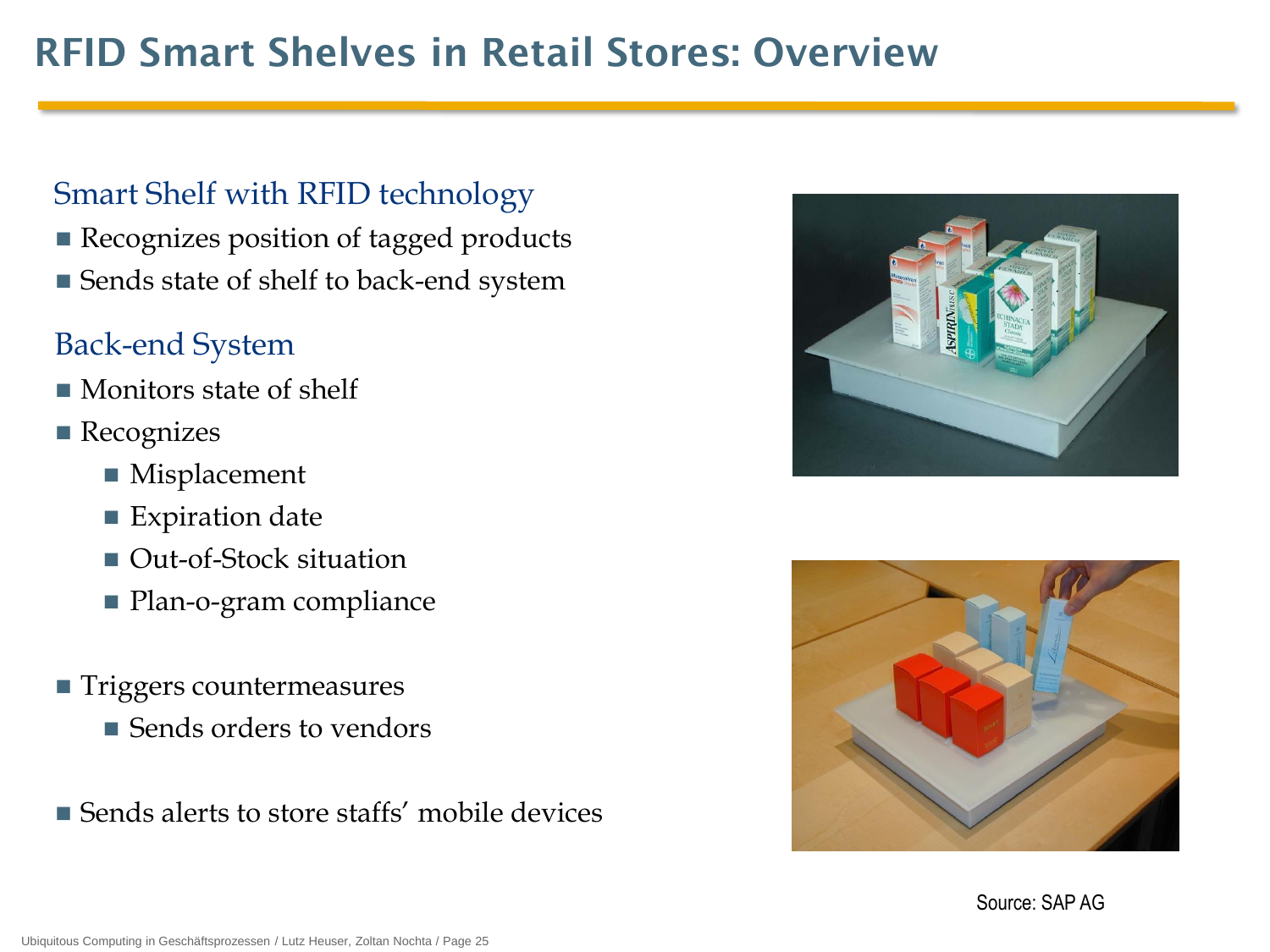### Example Smart Shelf – Hardware Architecture

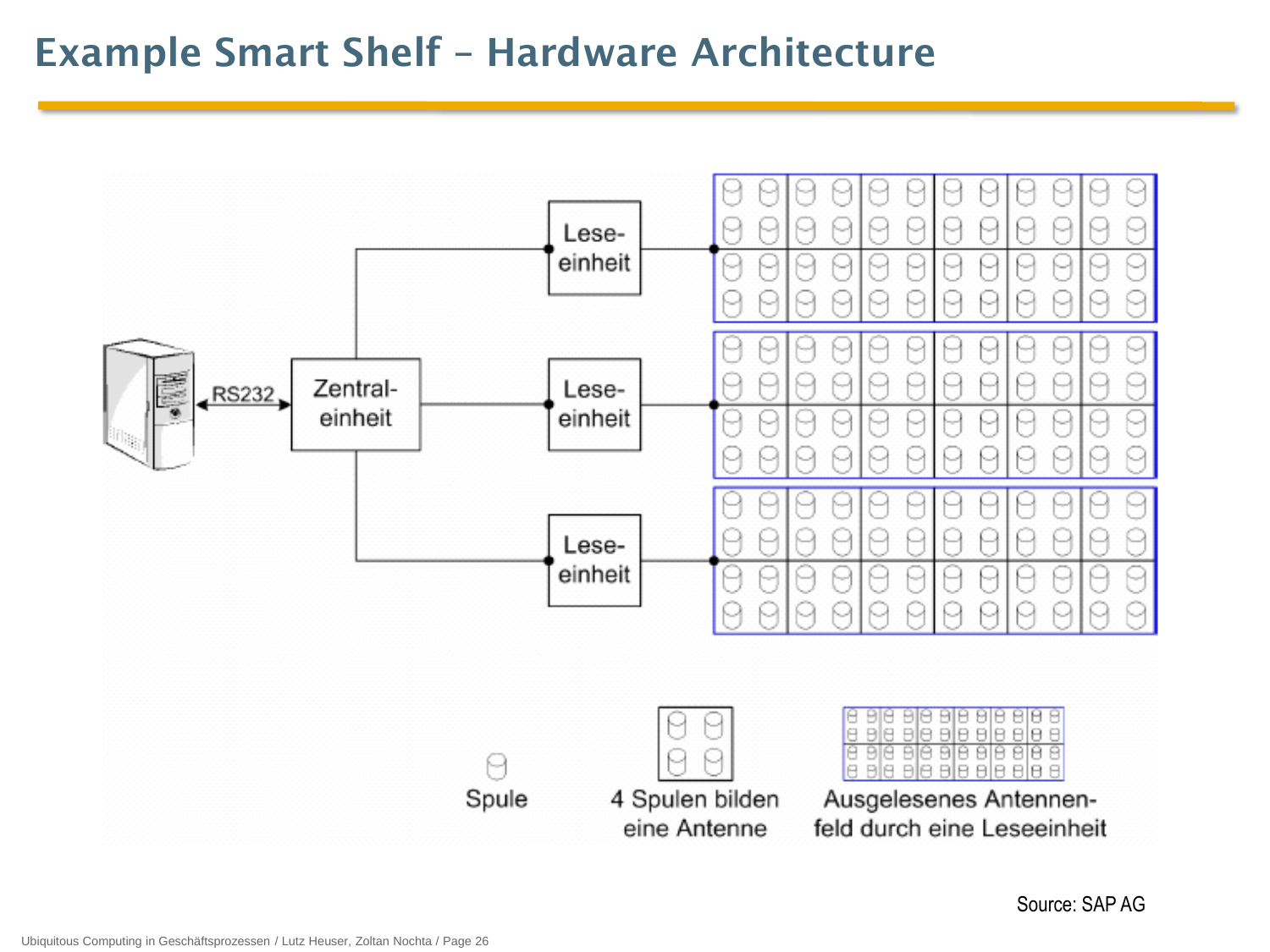## Example Smart Shelf – Interleaved Reading